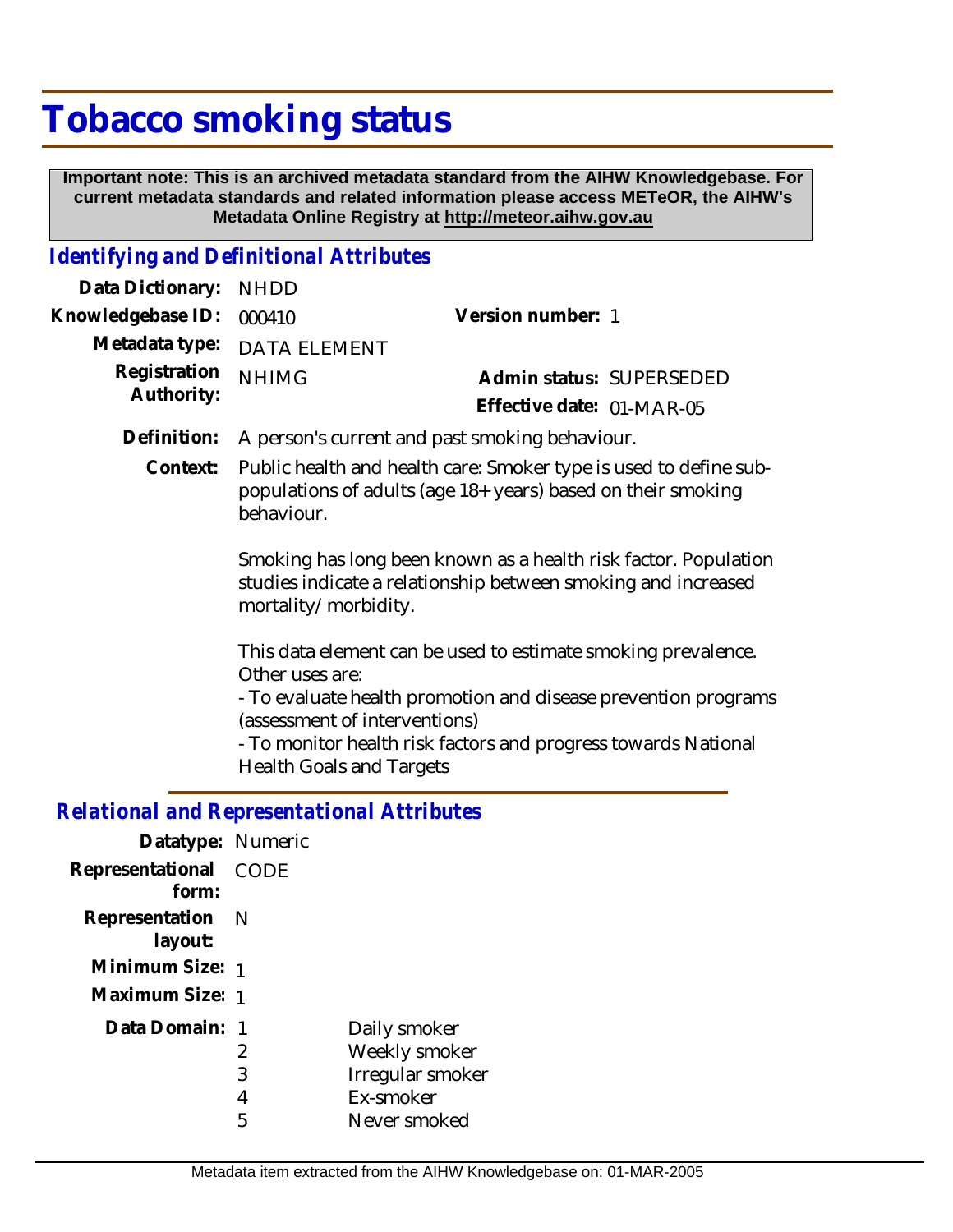Guide For Use: The above grouping subdivides a population into five mutually exclusive categories.

Daily smoker: A person who smokes daily Weekly smoker: A person who smokes at least weekly but not daily Irregular smoker: A person who smokes less than weekly Ex-smoker: A person who does not smoke at all now, but has smoked at least 100 cigarettes or a similar amount of other tobacco products in his/her lifetime. Never-smoker: A person who does not smoke now and has smoked fewer than 100 cigarettes or similar amount of other tobacco products in his/her lifetime. Collection Methods: The recommended standard for collecting this information is the Standard Questions on the Use of Tobacco Among Adults interviewer administered (Questions 1 and 4) and self-administered (Questions 1 and 1a) versions. The questionnaires are designed to

Related metadata: is qualified by Date of birth version 4 relates to the data element Behaviour-related risk factor intervention version 1 relates to the data element Behaviour-related risk factor intervention - purpose version 1

cover persons aged 18 years and over.

## *Administrative Attributes*

**Source Document:** Standard Questions on the Use of Tobacco Among Adults (1998) **Source Organisation:** Australian Institute of Health and Welfare

> Comments: There are two other ways of categorising this information: - Regular and irregular smokers where a regular smoker includes someone who is a daily smoker or a weekly smoker. 'Regular' smokers is the preferred category to be reported in prevalence estimates.

> > - Daily and occasional smokers where an occasional smoker includes someone who is a weekly or irregular smoker. The category of 'occasional' smoker can be used when the aim of the study is to draw contrast between daily smokers and other smokers.

Where this information is collected by survey and the sample permits, population estimates should be presented by sex and 5 year age groups. Summary statistics may need to be adjusted for age and other relevant variables.

It is recommended that in surveys of smoking, data on age, sex and other socio-demographic variables should be collected.